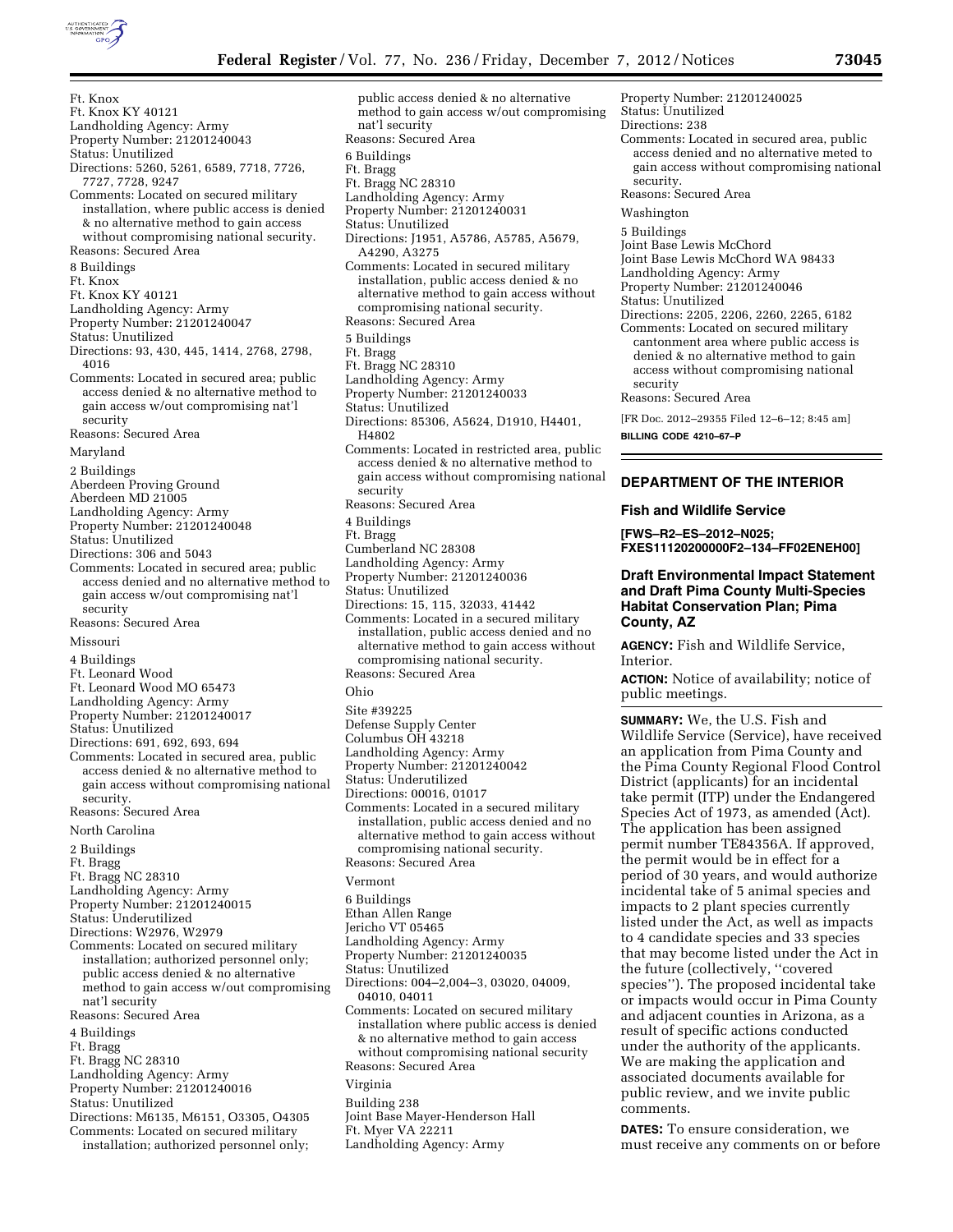March 15, 2013. We will also accept written comments at a public meeting to be held on February 21, 2013, from 4:00 p.m. to 6:00 p.m. (see address below). We must receive any requests for additional public meetings, in writing, at the address shown in the **ADDRESSES** section by January 7, 2013.

**ADDRESSES:** The public informational meeting will be held at the Pima County Natural Resources Parks and Recreation Conference Room at 3500 W. River Road, Tucson, AZ 85741. Send requests for additional public meetings to the Field Supervisor, Arizona Ecological Services Office, 2321 West Royal Palm Road, Suite 103, Phoenix, AZ 85021. To obtain documents for review and submit comments, see ''Reviewing Documents and Submitting Comments'' in **SUPPLEMENTARY INFORMATION**.

### **FOR FURTHER INFORMATION CONTACT:**

*Permit Application, Draft Pima County Multi-Species Conservation Plan, draft Environmental Impact Statement, and draft Implementing Agreement:* Contact Jeff Servoss, by U.S. mail at the Arizona Ecological Services Office—Tucson Suboffice, 201 N. Bonita Avenue, Suite 141, Tucson, AZ 85745; by telephone at 520–670–6150 extension 231; or by email at *jeff*\_*[servoss@fws.gov.](mailto:jeff_servoss@fws.gov)* Download copies for review at: *[http://](http://www.fws.gov/southwest/es/arizona) [www.fws.gov/southwest/es/arizona.](http://www.fws.gov/southwest/es/arizona)* 

**SUPPLEMENTARY INFORMATION:** Under the National Environmental Policy Act (NEPA), we advise the public that:

1. We have gathered the information necessary to determine the impacts and formulate the alternatives for the draft Environmental Impact Statement (EIS), related to the potential issuance of an Incidental Take Permit (ITP) to the Applicants; and

2. Pima County has developed a draft habitat conservation plan—the Pima County Multi-Species Conservation Plan (MSCP), which describes the measures Pima County has agreed to implement to minimize and mitigate the effects of the proposed incidental take of federally listed species, and unlisted covered species, to the maximum extent practicable, pursuant to section 10(a)(1)(B) of the Endangered Species Act (16 U.S.C. 1531 *et seq.*) (Act).

If approved, the 30-year ITP would authorize incidental take of 40 animal species. Among the 40 species are 5 species currently listed under the Act:

• Southwestern willow flycatcher (*Empidonax traillii extimus*)

• Lesser long-nosed bat (*Leptonycteris curasoae yerbabuenae*)

- Gila topminnow (*Poeciliopsis occidentalis*)
- Gila chub (*Gila intermedia*)
- Chiricahua leopard frog (*Lithobates chiricahuensis*)

Also among the 40 species are 4 candidate species:

- Northern Mexican gartersnake (*Thamnophis eques megalops*)
- Western yellow-billed cuckoo (*Coccyzus americanus*)
- Tucson shovel-nosed snake
- (*Chionactis occipitalis klauberi*)
- Desert tortoise, Sonoran population (*Gopherus agassizii*)
- The 40 species also include 31 species that would be covered should they become listed under the Act within the term of the permit:
- Mexican long-tongued bat
- (*Choeronycteris mexicana*)
- Western red bat (*Lasiurus*
- *blossevillii*)
- Southern yellow bat (*Lasiurus xanthinus*)
- California leaf-nosed bat (*Macrotus californicus*)
- Pale Townsend's big-eared bat (*Plecotus townsendii pallescens*)
- Merriam's mouse (*Peromyscus merriami*)
- Burrowing owl (*Athene cunicularia hypugaea*)
- Cactus ferruginous pygmy-owl

(*Glaucidium brasilianum cactorum*) • Rufous-winged sparrow (*Aimophila carpalis*)

- Swainson's hawk (*Buteo swainsoni*)
- Abert's towhee (*Pipilo aberti*)
- Bell's vireo (*Vireo bellii*)
- Desert box turtle (*Terrapene ornata luteola*)
	- Ground-snake (*Sonora*
- *semiannulata*)
- Giant spotted whiptail
- (*Aspidoscelis burti stictogramma*) • Lowland leopard frog (*Lithobates*
- *yavapaiensis*)
	- Longfin dace (*Agosia chrysogaster*)
	- Desert sucker (*Catostomus clarki*)
- Sonora sucker (*Catostomus insignis*) • San Xavier talus snail (*Sonorella eremite*)
- Talus snail species (*Sonorella ambigua ambigua* syn. *papagorum*)

• Talus snail species (*Sonorella imperatrix*)

- Talus snail species (*Sonorella imperialis*)
- Talus snail species (*Sonorella magdalenensis* syn. *tumamocensis*)
- Talus snail species (*Sonorella*
- *odorata odorata* syn. *Marmoris*) • Talus snail species (*Sonorella*
- *insignis*)
- Talus snail species (*Sonorella rinconensis*)
- Talus snail species (*Sonorella sabinoenis buehmanensis*)
- Talus snail species (*Sonorella sabinoensis tucsonica*)
- Talus snail species (*Sonorella sitiens sitiens*)
- Talus snail species (*Sonorella tortillita*)

Although take of listed plant species is not prohibited under the Act, plant species may be included in a habitat conservation plan to formally document the conservation benefits provided to them through that process. The applicants propose four plant species for coverage under their MSCP, including two listed species (Huachuca water umbel (*Lilaeopsis schaffneriana recurva*) and Pima pineapple cactus (*Coryphantha scheeri* var. *robustispina*)) and two unlisted species (needle-spined pineapple cactus (*Echinomastus erectocentrus* var. *erectocentrus*) and Tumamoc globeberry (*Tumamoca macdougalii*)).

The proposed incidental take would occur within Pima County, Arizona, as a result of impacts from actions occurring under the authority of the applicants. The applicants have completed a draft habitat conservation plan as part of the application package, as required by the Act. The application and associated documents describe measures the applicants have agreed to implement to minimize and mitigate to the maximum extent practicable—the effects of the proposed incidental take of covered species and impacts to habitats on which they depend. The draft EIS considers the direct, indirect, and cumulative effects of the proposed action of permit issuance, including the measures that will be implemented to minimize and mitigate such impacts to the maximum extent practicable.

### **Background**

In the past 50 years, Pima County, Arizona, has had one of the fastest growing human populations of any county in the United States (an increase of just under 500 percent), as a result of a sunny climate, natural beauty, and economic opportunities. Urban growth has resulted in significant development, which is expected to continue in the foreseeable future. A significant proportion of the predicted future development is anticipated to occur in the undeveloped or underdeveloped areas, particularly in the eastern portion of the county.

The presence of threatened and endangered species in the areas of potential land development creates regulatory concerns in Pima County. Interest in conservation and its potential related costs (e.g., land acquisition or set-asides) is found across many segments of the community, ranging from environmental advocates promoting strengthened protections, to members of the business community, the development industry, and real estate profession, all of whom may be concerned about potential economic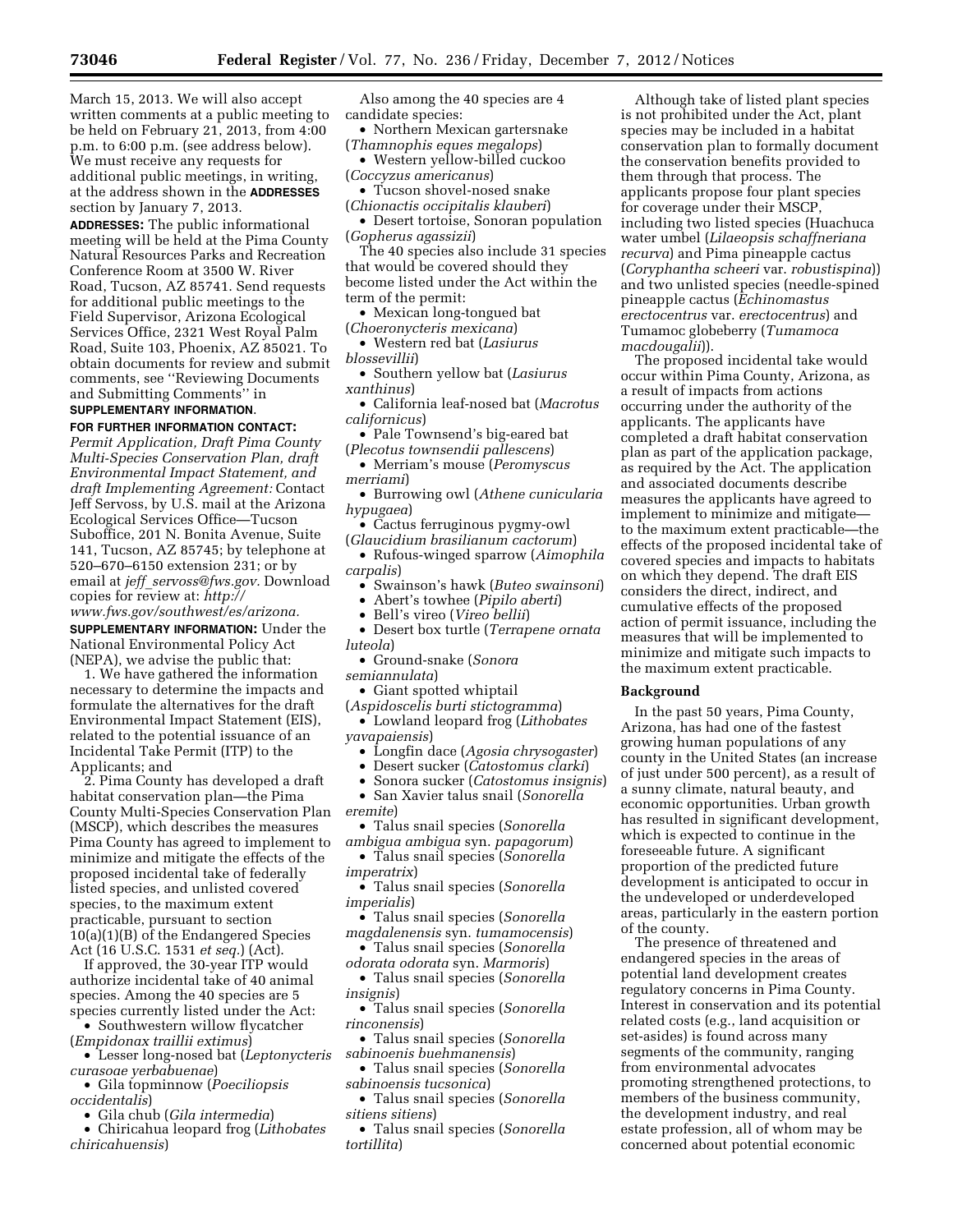impacts. Landowners and private property interests are concerned about how their land-use decisions can potentially be affected by the presence of federally listed threatened and endangered species.

A long-term solution to ensure compliance with the Act, particularly in areas such as Pima County, where there are multiple listed and unlisted species of concern, is to develop a multi-species habitat conservation plan (MSCP). The Pima County MSCP proposes a combination of long-term and shortterm actions and long-range planning to protect and enhance the natural environment. The Pima County MSCP would help guide public investments in both infrastructure and conservation, as well as establish the applicants' preferences for the expenditure of funds to preserve and reduce the threats posed by urbanization to habitat through ranch conservation and open space programs. If the Service approves the ITP, the applicants would commit to a series of measures that would avoid, minimize, and mitigate impacts of covered activities on the covered species. The commitments vary according to the alternatives described below and would have differing impacts on socioeconomics, habitat, and other aspects of the environment.

The objective of the Pima County MSCP is to achieve a balance between:

• Long-term conservation of the diversity of natural vegetation communities and native species of plants and animals that make up an important part of the natural heritage and allure of Pima County; and

• The orderly use of land to promote a sustainable economy, health, wellbeing, customs, and culture of the growing population of Pima County.

In addition, the Pima County MSCP has been designed to:

• Meet the requirements for the applicants to receive an ITP—pursuant to section 10 of the Act—that would allow for the incidental take of threatened and endangered species while engaging in otherwise lawful activities.

• Provide conservation benefits to species and ecosystems in Pima County that would not otherwise occur without the MSCP.

• Maximize flexibility and available options in developing mitigation and conservation programs.

• Minimize uncoordinated decision making, which can result in incremental habitat loss and inefficient project review.

• Provide a decision-making framework that minimizes habitat loss and maximizes the efficiency of publicsector projects.

• Provide the applicants and their community stakeholders (participants) with long-term planning assurances.

• Cover an appropriate range of activities under the permit.

• Reduce the regulatory burden of compliance with the Act for the applicants and all affected participants.

• Avoid, minimize, and mitigate for the impacts of activities that would result in take of threatened and endangered species and provide longterm management and monitoring programs to help ensure program effectiveness.

• Designate the funding that would be available to implement the Pima County MSCP over the entirety of its proposed term.

#### **Purpose and Need for Action**

We prepared the draft EIS to respond to the applicants' request for an ITP for the proposed covered species related to activities that have the potential to result in incidental take. The need for this action is based on the potential that activities proposed by the applicants on lands under their jurisdiction could result in incidental take of covered species, thus requiring an ITP. Section 9 of the Act prohibits the ''taking'' of threatened and endangered species. We are authorized, however, under limited circumstances, to issue permits to take federally listed species, when such a taking is incidental to, and not the purpose of, otherwise lawful activities. Regulations governing permits for endangered and threatened species are in the Code of Federal Regulations (CFR) at 50 CFR 17.22 and 17.32, respectively. The term ''take'' under the Act means to harass, harm, pursue, hunt, shoot, would, kill, trap, capture, or collect endangered and threatened species, or to attempt to engage in any such conduct. Our regulations define ''harm'' as significant habitat modification or degradation that results in death or injury to listed species by significantly impairing essential behavioral patterns, including breeding, feeding, or sheltering (50 CFR 17.3). The proposed ITP would authorize incidental take that is consistent with the conservation guidelines in the applicants' MSCP. The development and implementation of the MSCP will ensure that the Applicants meet the criteria for issuance of the ITP found in section  $10(a)(1)(B)$  of the Act:

1. The taking will be incidental; 2. The applicants will, to the maximum extent practicable, minimize and mitigate the impact of such taking;

3. The applicants will develop a proposed conservation plan and ensure that adequate funding for the plan will be provided;

4. The taking will not appreciably reduce the likelihood of the survival and recovery of the species in the wild; and

5. The applicants will carry out any other measures that the Service may require as being necessary or appropriate.

#### **Proposed Action**

The proposed action is the issuance of an ITP for covered species within the permit area, principally located in Pima County, Arizona, under section 10(a)(1)(B) of the Act. Incidental take anticipated under this ITP application is species- and location-specific, and may include lethal take of individuals, as well as take in the form of harm through habitat loss or modification. The applicants would develop and implement the MSCP, as required by section 10(a)(2)(A) of the Act. The MSCP will describe the measures the applicants have agreed to implement to minimize and mitigate the effects of the proposed incidental take on covered species and their habitats. The goal of the MSCP is to provide long-term protection for multiple species of concern by avoiding, minimizing, and mitigating covered impacts; improving habitat conditions and ecosystem functions necessary for their survival; and to ensure that any incidental take of listed species will not reduce the likelihood of their survival and recovery in the wild.

The requested duration of the ITP is 30 years. The areas covered by the proposed ITP include: (1) Lands owned by the applicants, including those within the cities and towns of Tucson, Marana, Oro Valley, and Sahuarita, and adjacent counties; (2) lands where the applicants construct or maintain infrastructure, including lands within the cities and towns of Tucson, Marana, Oro Valley, and Sahuarita, and adjacent counties; (3) State lands that are or would be leased by the applicants or used as road easements; (4) private lands in unincorporated Pima County under the regulatory authority of the applicants; and (5) certain State Trust and Federal lands for which the title has been acquired by private entities or the applicants and thus have become subject to regulatory control of the applicants. Activities proposed for coverage under the ITP include, but are not limited to, undertakings by the applicants such as construction and maintenance activities and certain permits and approvals issued that allow